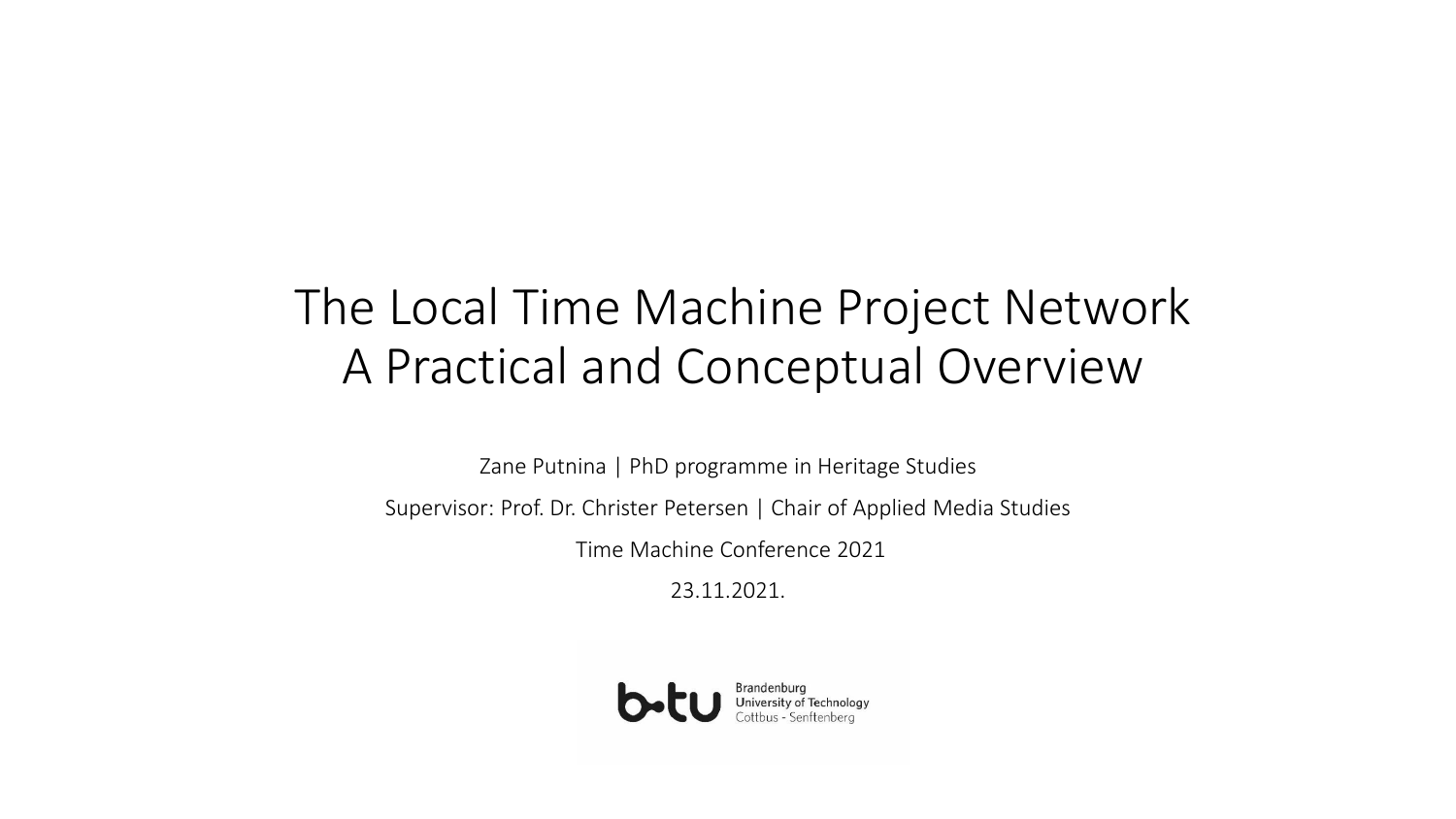# Structure of Lightning Talk

- 1. Research Questions
- 2. Survey Questionnaire
- 3. Planned Outcome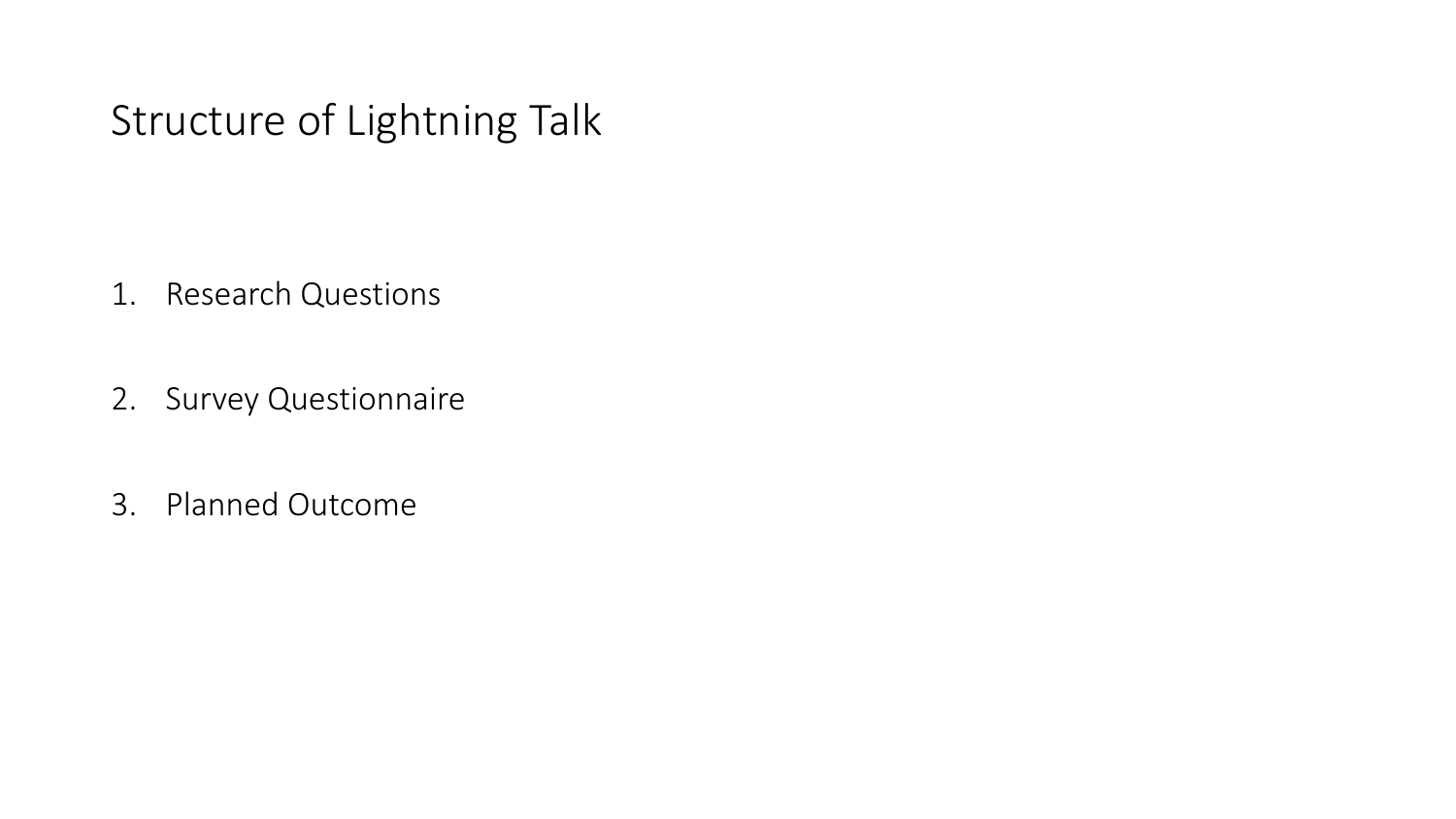### Research Questions

#### Part  $I - A$  practical overview

1. What are the countries, academic fields and types of projects represented in the Local Time Machine (LTM) project network?

2. What are the LTM projects objectives, histories, tools used and planned impacts thus far?

#### Part  $II - A$  conceptual overview

3. What is digital Cultural Heritage? What is digital Cultural Heritage as practiced within the LTM project network?

4. How does digital Cultural Heritage differ from previous media modes of heritage memory construction? What are the implications thereof?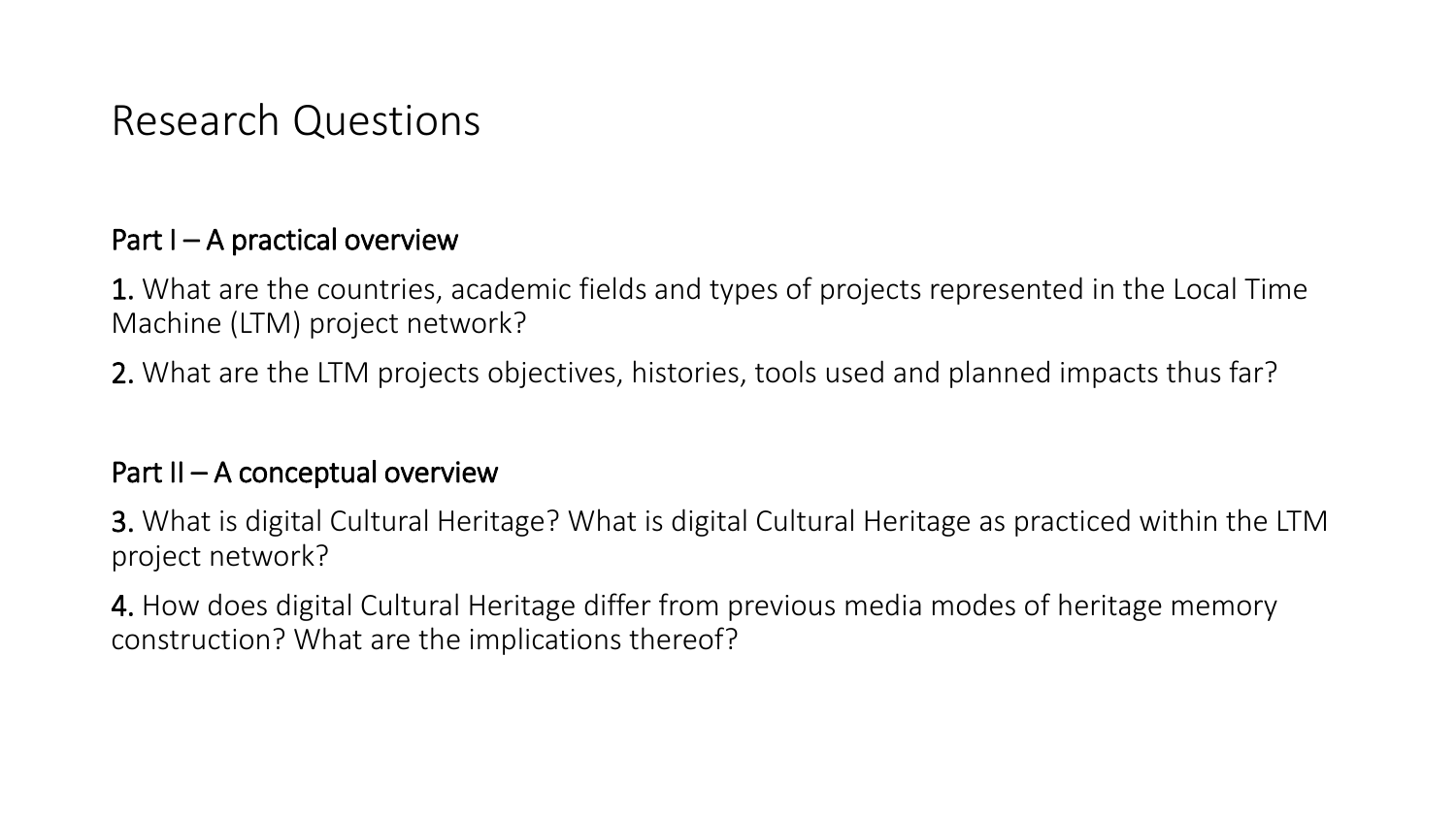# The «Travelling Memories» (Erll 2011) Concept

1. Carriers (the people who tell a memory);

2. Media (the tools who tell a memory, after Siegfried J. Schmidt's);

- communication instrument (language, pictures, etc.);
- a technological device;
- the social dimensions of devices (publishing house, etc.);
- media offers, the result effect of all the components;
- 3. Contents (the stories that are told within a memory);
- 4. Practices (the rituals of how a memory is being told, can be accessed) and
- 5. Forms (condensed symbols, icons or schemata appearing within a memory).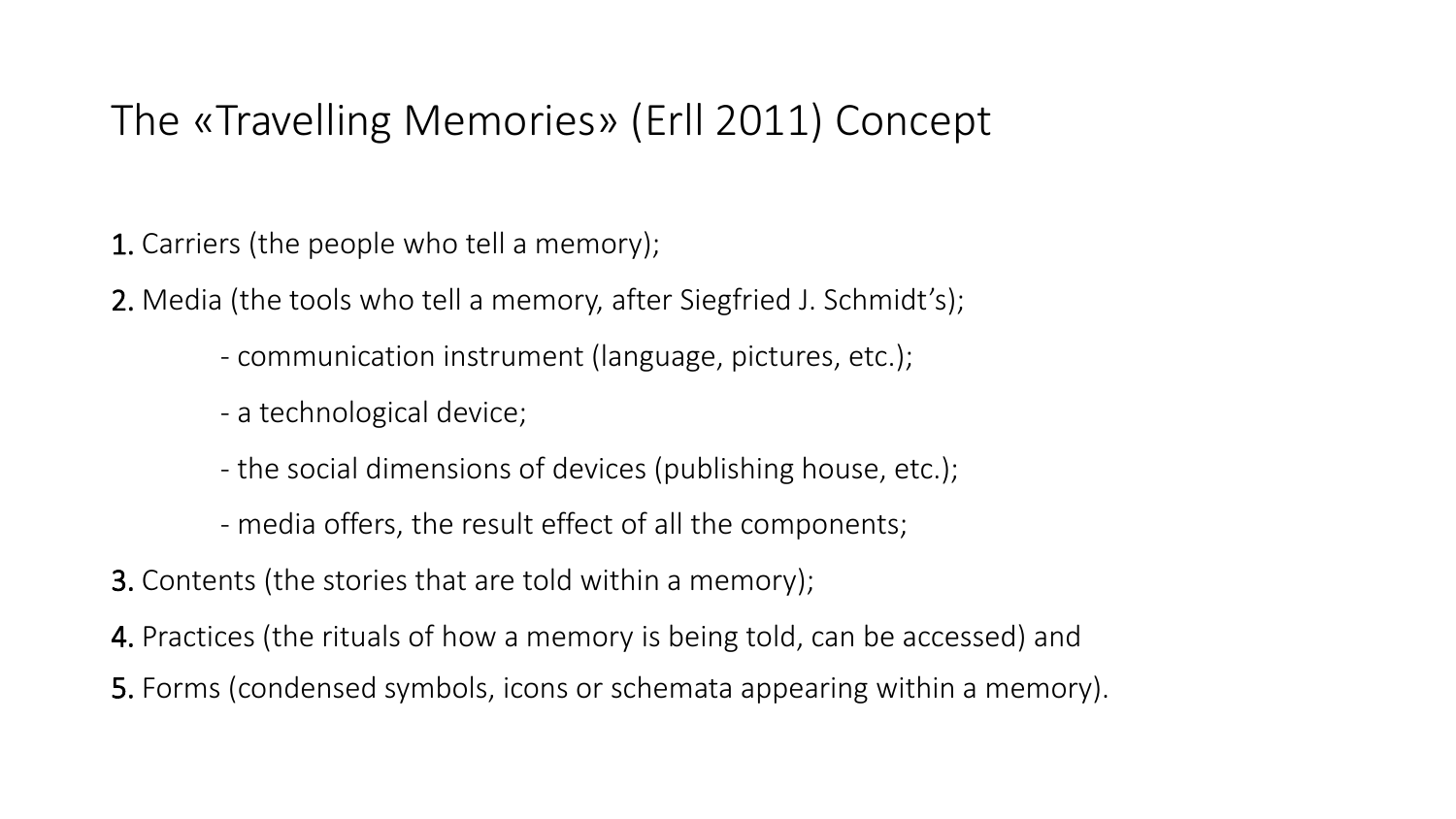Structure of the survey questionnaire

Section 1 - general LTM project questions are shortly asked.

Section 2 - questions related to the five dimensions of the analogue heritage memory source are asked.

Section 3 - questions related to the five dimensions of the digital LTM project are asked.

Section 4 - lastly, further contact possibilities will be inquired upon.

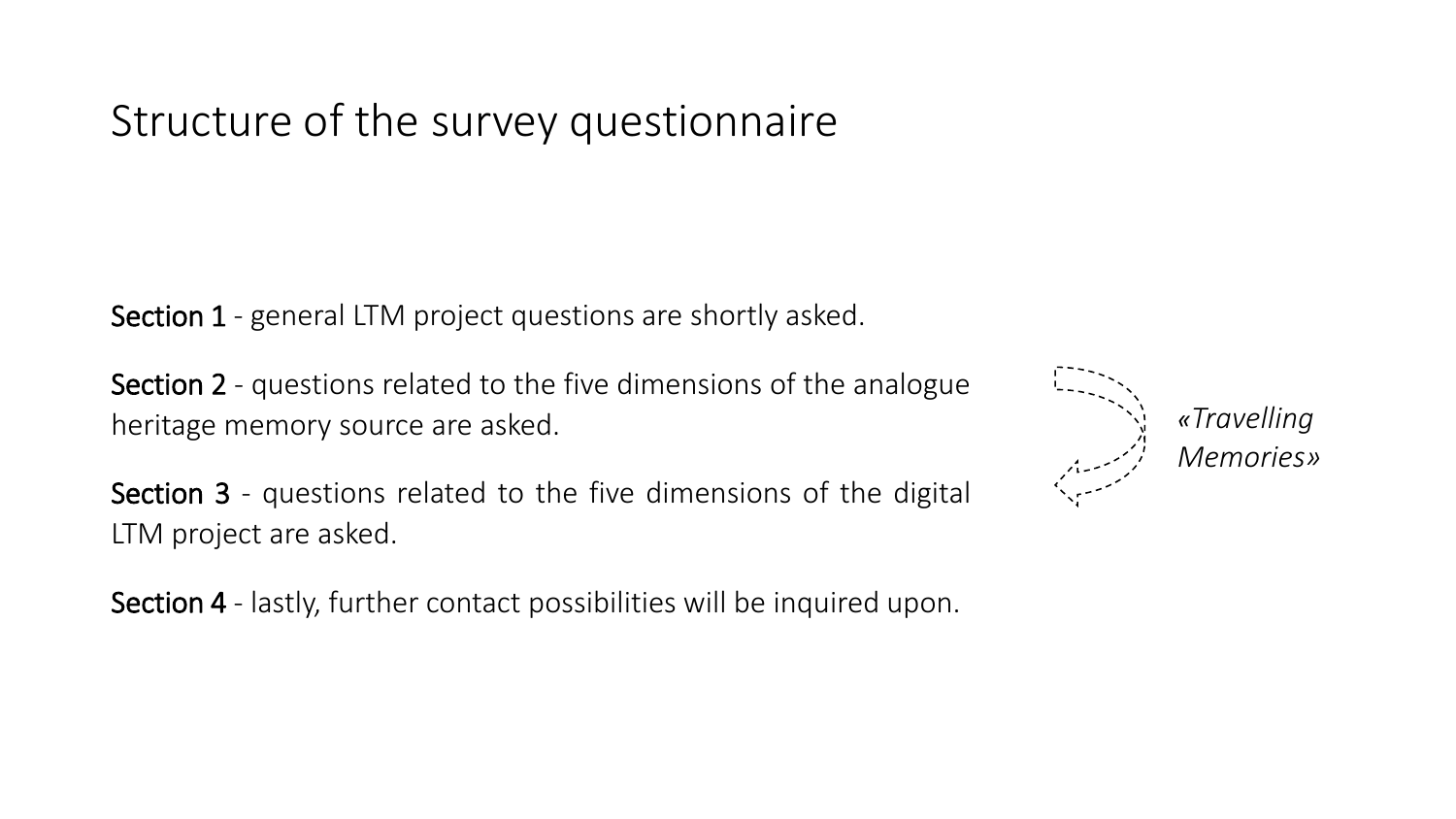## Planned Outcome

With the overarching aim of contributing to the TMO strategic action Pillar One – critical theory for digital Cultural Heritage – this project will result in:

- A comprehensive study on the beginnings of the collaborative digital Cultural Heritage 4D Mirror World endeavour (RQ1 and 2);
- **A working definition** as to what is digital Cultural Heritage within the LTM project network (RQ3);
- A map of the move of largely analogue heritage memory sources into digital environments (RQ4);
- And an analysis of the implications thereof (RQ4).